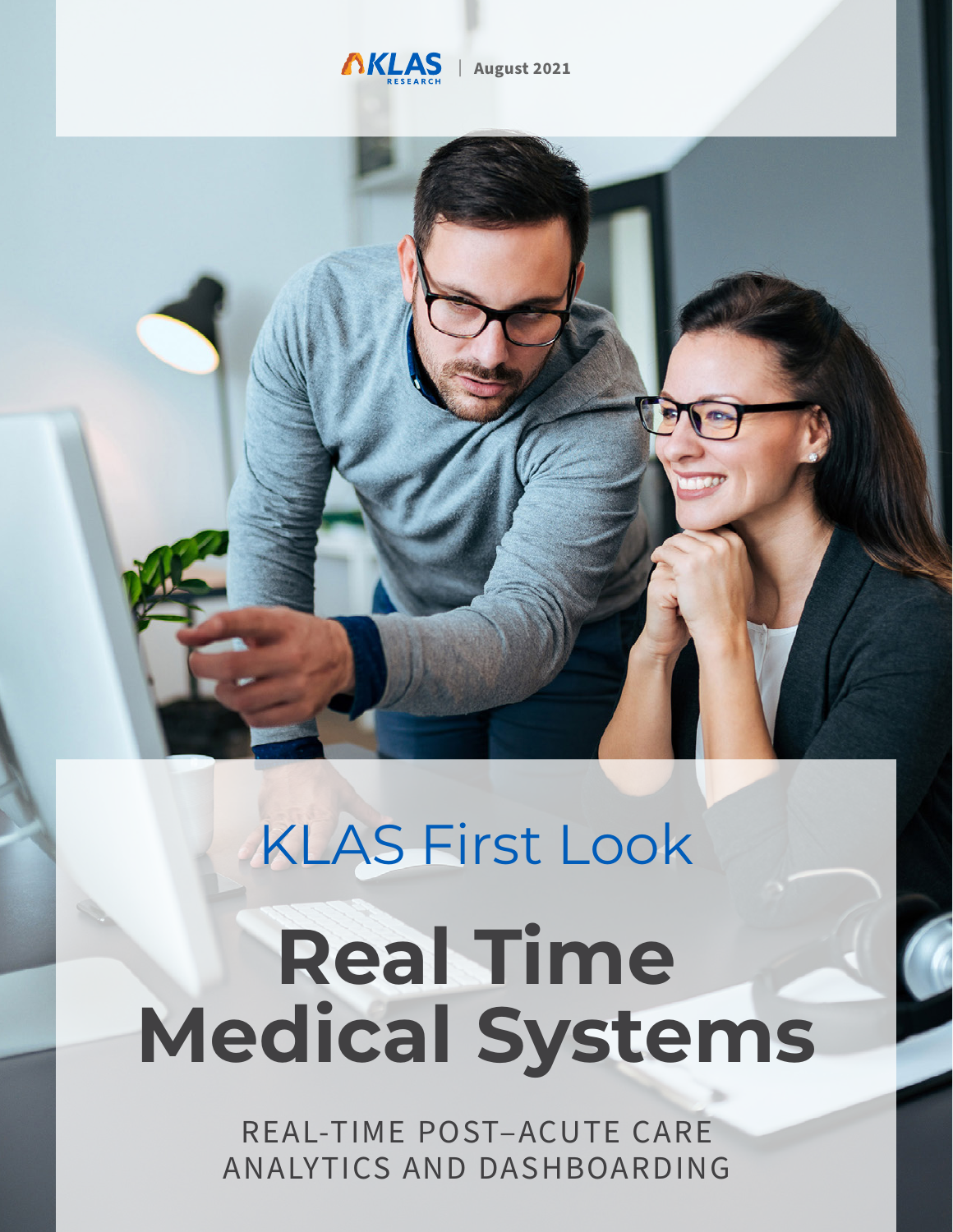



#### **Why This First Look?**

With the shift toward value-based care, data analytics and care coordination across various modalities will be critical to organizational success. Real Time Medical Systems' Interventional Analytics solution provides actionable clinical and reimbursement performance data—pulled directly from the post–acute care EHR—to skilled nursing facilities, hospitals, ACOs, and payers. Real Time's SaaS-based platforms include live data analysis that offer patient- and facility-level risk stratification to reduce hospital readmissions, identify and intervene in high-risk changes in patient conditions, monitor antibiotic usage and infection control, and more. This report aims to validate the experience of Real Time's customers.

#### **Key Competitors**

**Real Time HS:**  CarePort, Collective Medical, Olio, PointClickCare Harmony, SAVIA Real Time PAC: PointClickCare Nursing Advantage, PointRight, Post Acute Analytics, SimpleLTC, Team TSI

#### **Number of Customers Interviewed by KLAS**

22 individuals from 20 unique organizations.

#### **Survey Respondents—by Organization Type** (n=21)

|    |        | Standalone hospitals<br>Academic health systems | Small-hospital health systems<br>Large-hospital health systems | <b>Pavers</b><br>Long-term care |
|----|--------|-------------------------------------------------|----------------------------------------------------------------|---------------------------------|
| 5% | $10\%$ |                                                 | 85%                                                            |                                 |
| 0% |        |                                                 |                                                                | 100%                            |

#### **Outcomes Expected by Customers**

| Achieved                             | Pending                                                   | $(\times)$ Not achieved |  | Unexpected outcome                           |
|--------------------------------------|-----------------------------------------------------------|-------------------------|--|----------------------------------------------|
| Decreased hospital readmission rates | Standardization of care                                   |                         |  |                                              |
|                                      | $\left(\sqrt{2}\right)$ Real-time data capture and alerts |                         |  | pathways across post-<br>acute care networks |
|                                      | <b>Bottom Line</b>                                        |                         |  |                                              |

Real Time Medical Systems' Interventional Analytics solution allows clinicians and case managers to track and monitor live data on a patient's status in post–acute care facilities. Real-time alerts and live analysis enable clinicians and case managers to diagnose problems and proactively intervene in patient care before problems escalate, leading to reduced hospital readmissions, improved reimbursements, and better patient outcomes. Customers report some challenges with adoption.

### **Real Time Medical Systems Customer Experience:**  An Initial Look



#### **Real Time Medical Systems Performance** (1–9 scale)

| <b>Supports</b>                         | Product<br>has needed<br>functionality | Executive<br>involvement   | Likely to<br>recommend | <b>Grading Scale</b>                |  |  |
|-----------------------------------------|----------------------------------------|----------------------------|------------------------|-------------------------------------|--|--|
| integration<br>goals                    |                                        |                            |                        | $A+=8.55-9.0$ $C+=6.75-7.01$        |  |  |
|                                         |                                        |                            |                        | $A = 8.19 - 8.54$ $C = 6.39 - 6.74$ |  |  |
| $B+$                                    | А-                                     | $(n=21)$ $(n=20)$ $(n=22)$ |                        | $A- = 7.92-8.18$ $C- = 6.12-6.38$   |  |  |
| $(n=22)$                                |                                        |                            |                        | $B+= 7.65 - 7.91$ $D+= 5.85 - 6.11$ |  |  |
|                                         |                                        |                            |                        | $B = 7.29 - 7.64$ $D = 5.49 - 5.84$ |  |  |
| Of 20 respondents, 95% would buy again. | $D = 5.22 - 5.48$                      |                            |                        |                                     |  |  |
|                                         | $F = <5.22$                            |                            |                        |                                     |  |  |
|                                         |                                        |                            |                        |                                     |  |  |

## **Adoption of Key Functionality**

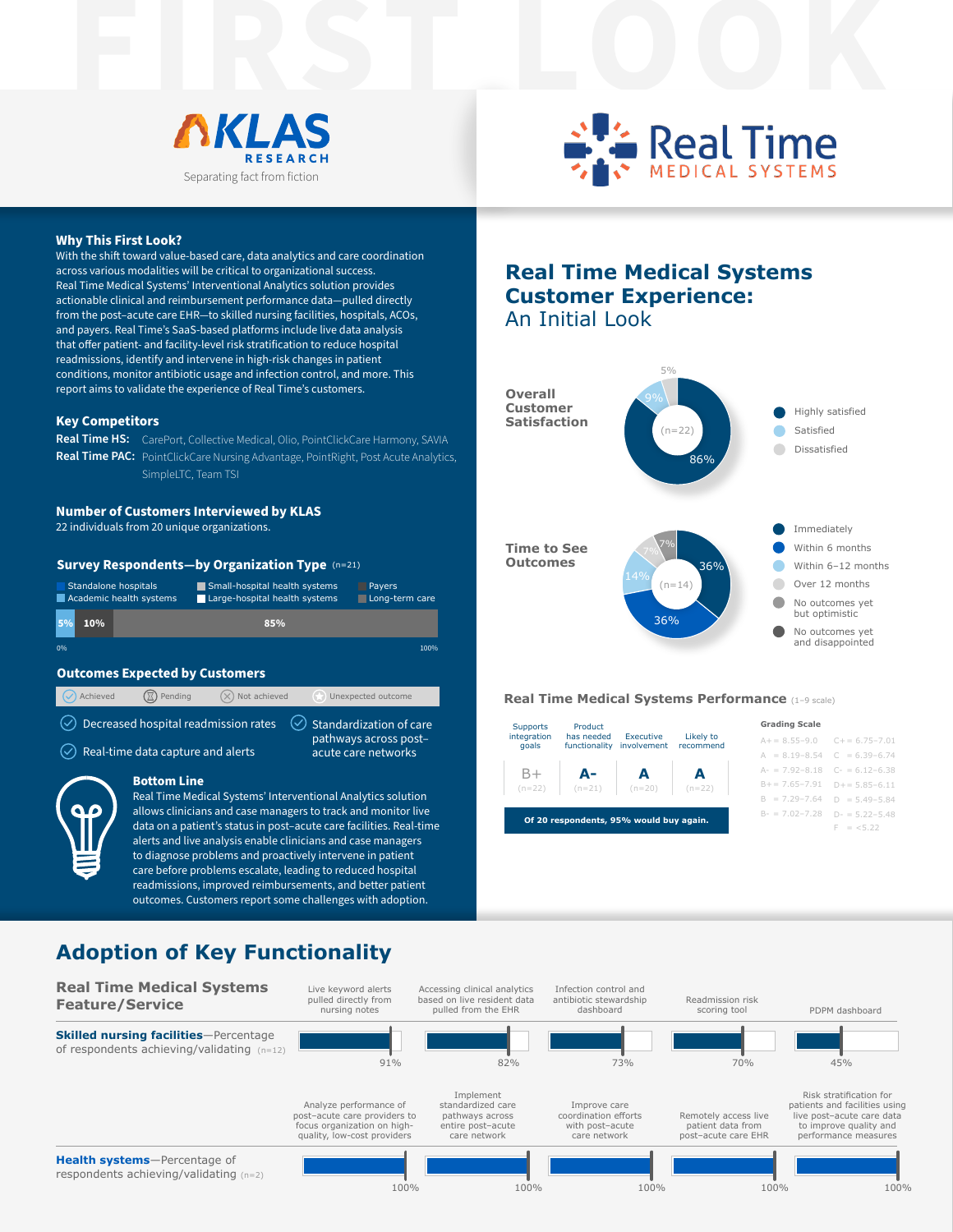

- Enhanced patient outcomes
- Live analytics, reporting, and alerts
- Reduced readmissions



*"We have interwoven Real Time Medical Systems into our daily practice. When administrators, directors, and nurses used to have to go from chart to chart, we just use Real Time Medical Systems now. That is amazing. Real Time Medical Systems gives us efficiency. We don't have to go through our EMR and hope to find something that stands out. We can go to the system, and it does all the work for us. It pulls everything out that has been documented. That makes our jobs so much more efficient. It can bring things*

*to light that we may have missed in the past. In addition to that, quality measures are so important. To be able to go in and see who is triggering now based on the documentation that is in our EMR is helpful. Rehospitalization is huge, and to be able to look in the system and see who is at risk based on the information that we already have in our EMR is beneficial because then we can concentrate on that person." —Vice president*

## **KLAS' Points to Ponder**



#### **Mike Davis**

HCIT market research and analysis expert with 40+ years of experience

#### **The Positives**

Real Time Medical Systems has created a real-time analytics solution to monitor post–acute care environments with interventional alerts that identify high-risk patients, reduce hospital readmissions, improve antibiotic stewardship, assess appropriate patient care acuity levels, and improve coding/billing processes based on the PDPM. Real Time's solution functions as middleware tying data from various modalities of care together to improve care and reduce cost.

Organizations should consider the following:

#### **The Solution's Long-Term Viability in Healthcare**

The ability to manage patient care across various modalities will be essential for improving care quality and driving down costs. Solutions that can integrate care data from disparate care environments for real-time assessments and alerts are well positioned to succeed as the market moves to value-based care. Data interoperability capabilities across disparate EHR environments will determine Real Time's viability.

#### **Impacts and Tradeoffs of the Underlying Technology**

The Real Time platform is an AWS cloud native solution. The security and encryption platforms are based on industry standards, and Real Time Medical Systems is pursuing HITRUST certification (expected in January 2022). Improvements such as more flexible analytics and reporting, more robust EHR integration, and more accurate PDPM alerts will advance the solution's competitiveness. The current architecture will accommodate these suggested advancements.

#### **Post–Acute Care Data**

As the industry moves to value-based care, provider organizations' ability to capture patient information across care delivery environments becomes critical for success. Post–acute care data is a vital component for managing and measuring episodes of patient care. Enterprise data warehouse solutions should be updated to capture and analyze this data with other enterprise data.

#### **Redesigning Care Workflows Relative to Patient Information**

Adding patient care solutions that act as middleware between disparate care systems will require provider organizations to rethink portions of the care delivery workflow. IT governance groups will need to assess how to best implement these solutions within the care delivery process and with associated training. Success will be measured by the level of adoption achieved by the clinical teams.

## **FIRST LOOKING SUPPORTER**<br>**FIRST LOOKING SUPPORTER Opportunities**

- Does not fully integrate with all EMR platforms
- System can be overly sensitive in indexing and flagging
- Real Time PAC functionality can be redundant with existing EHR



*"It is difficult trying to figure out where Real Time Medical Systems fits in our workflow. It is hard to get the staff members to use Real Time Medical Systems because they can get the same information from another system we use. They don't want to log in to a second platform to get the same*  information. We can configure the system, and our third party will send an *alert based on the resident level, facility level, or corporate level. They are able to make changes for us, but I just feel like some of the alerts are not necessary. And the system really doesn't highlight who the actual at-risk residents are. Some of the reports for keywords are super helpful." —Director*

### **Real Time Medical Systems:**  Company Profile at a Glance

**Year founded:** 2011

**Headquarters:** Linthicum Heights, MD

**Number of employees:** 62

**Number of customers:**  126 post-acute customers 4 health system/ACO/hospital clients

#### **Target healthcare customer:**

Real Time PAC: Skilled nursing facilities and long-term and post–acute care organizations

#### **Revenue Model:**

Real Time PAC: Subscription based, per facility per month Real Time HS: Subscription based, based on volume; Shared Savings based



### **Scott Rifkin, MD**  Founder & Executive Chairman

**How would customers describe your solution?**

Real Time's Interventional Analytics solution improves clinical and financial outcomes by significantly reducing hospital admissions,

accurately managing reimbursements, detecting early signs of infectious disease, automating antibiotic and vaccine surveillance, and advancing care coordination through post–acute care data transparency. Real Time's cloud-based solution generates a live sync with key data points within the post–acute care EHR, including keywords found in nursing/ narrative notes. Utilizing live data, the platform identifies subtle changes in condition as they occur and prioritizes high-risk patients by clinical need. As facilities are enabled to seamlessly share live clinical data with their partner hospitals, health systems, ACOs, and health plans, care teams can collaboratively improve patient care, reduce unnecessary costs, and achieve a level of post–acute care interoperability *with no additional work or duplicate data entry needed.*

#### **What are Real Time Medical Systems' biggest differentiators?**

Unlike MDS or claims data, Real Time's Interventional Analytics solution captures *live* EHR and post–acute care EHR data, providing both clinical and financial value to facilities and healthcare organizations.

- Data recency: Capture live structured and unstructured data from 95% of post– acute care EHRs
- Data transparency: Access and share live data on patients during the post-acute care stay
- Early interventions: Detect "interventional moments," enabling early intervention to decrease hospital admissions
- Live readmission risk scoring: Identify and monitor high-risk patients, reducing hospital readmissions by 52% (on average)
- Length-of-stay management: Provide live risk stratification at both the patient and facility level to reduce post–acute care length of stay by 43% (on average)
- Network & enterprise management: Analyze performance to focus on highquality, low-cost providers
- Reimbursement accuracy: Avoid coding oversight and get paid for all the care you are providing
- Centralized IPC & vaccination surveillance: Identify early onset of infectious disease days in advance and monitor vaccination tracking across all facilities
- Automated antibiotic stewardship: Reduce antibiotic resistance with live tracking and trending insights
- Care transitions: Standardize care pathways across all facilities to improve quality outcomes